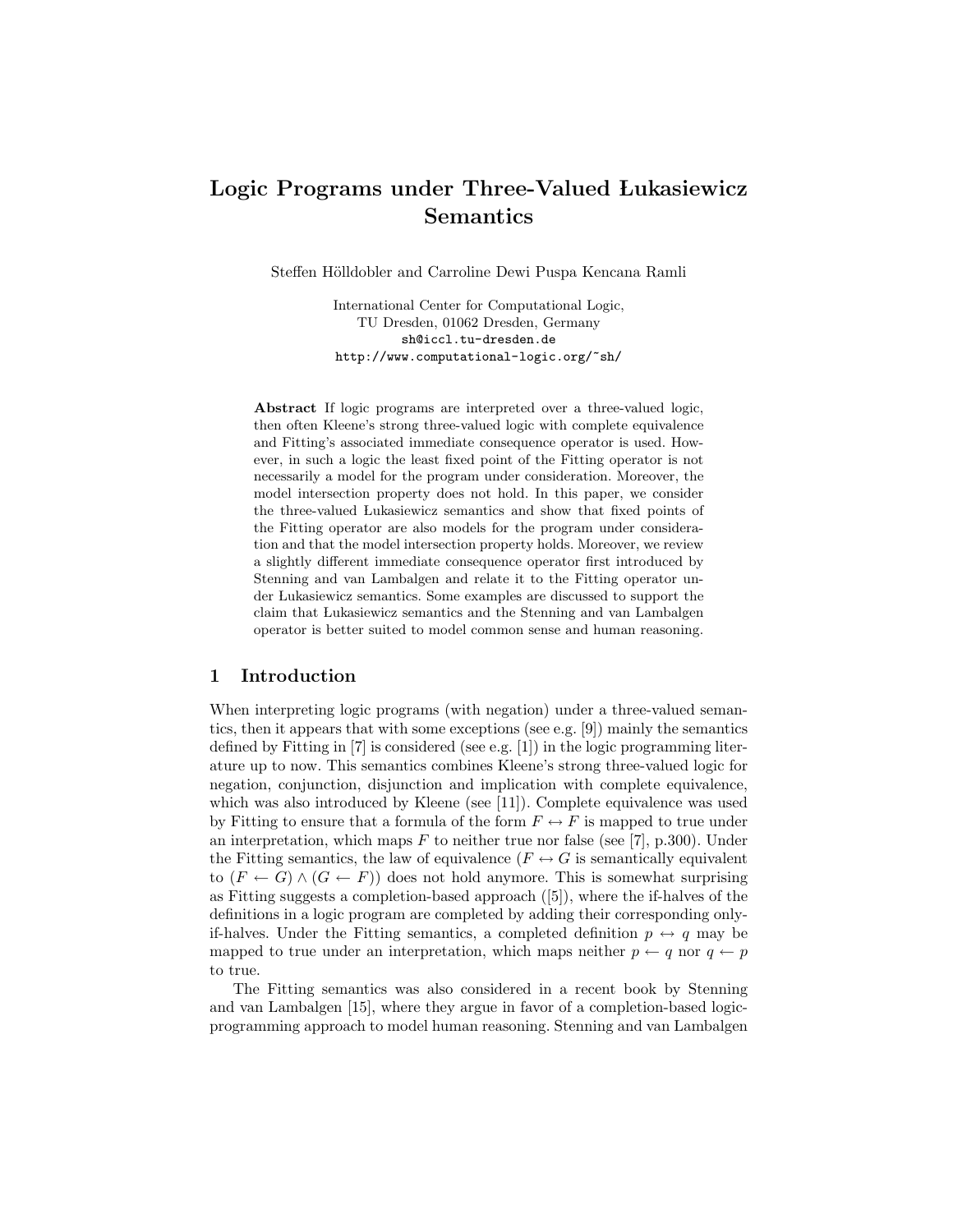introduce an immediate consequence operator, which is slightly different from the one defined by Fitting in [7], and claim that for a given propositional logic program the least fixed point of this operator is the minimal model of the program (Lemma 4(1.) in [15]). Looking into this result we found that the least fixed point may not even be a model for the program (see [10]) and that this stems from the fact that the Fitting semantics does not admit the law of equivalence.

From these observations two questions arose: Why did Fitting combine Kleene's strong three-valued logic with complete equivalence? Is there an alternative semantics under which the results proven in [7] hold and which admits also the law of equivalence?

We can answer the former question only partially: questions of computability<sup>1</sup> and, in particular, termination<sup>2</sup> may have been the driving force. As for the latter, we believe that the Lukasiewicz semantics [13] may be a good candidate.

After reviewing three-valued logics in Section 2 and stating some preliminaries in Section 3 we investigate Fitting's immediate consequence operator in Section 4. In particular, we show that under the Lukasiewicz semantics, a fixed point of the Fitting operator is not only a model for the completion of a given program, but for the program itself. Moreover, we show that the model intersection property holds for logic programs (with negation) under the Lukasiewicz semantics.

In Section 5 we review Stenning and van Lambalgen's immediate consequence operator under Lukasiewicz semantics. The main difference between the Fitting and the Stenning and van Lambalgen operator is the observation that whereas Fitting assumes all undefinded predicates to be false within the completion process, Stenning and van Lambalgen allow the user to control which otherwise undefined predicates shall be mapped to false. In order to do so, they introduce so-called negative facts and modify the notion of completion accordingly. In Section 6 we present two examples from commonsense and human reasoning to support the claim that the Stenning and van Lambalgen operator may be better suited for these reasoning tasks than the Fitting operator. In the final Section 7 we summarize our findings and point to some future and related work.

# 2 Three-Valued Logics

In 1920, the Polish philosopher Lukasiewicz the first three-valued logic [13]. The truth values are not only true or false, but there exists a third, intermediate value. A formula is allowed to be neither true nor false. We can interpret the intermediate truth value as possibility: The truth value is not decided yet but possibly decided at some later time. In this paper, we symbolize truth- and falsehood by  $\top$  and  $\bot$ , respectively. We call the third truth value undecided and use the symbol  $u$  to denote it.

 Lukasiewicz used the following principles and definitions to assign values to formulas, where  $\equiv$  denotes semantic equivalence:

<sup>&</sup>lt;sup>1</sup> Personal communication with Melvin Fitting.

<sup>2</sup> Personal communication with Pascal Hitzler.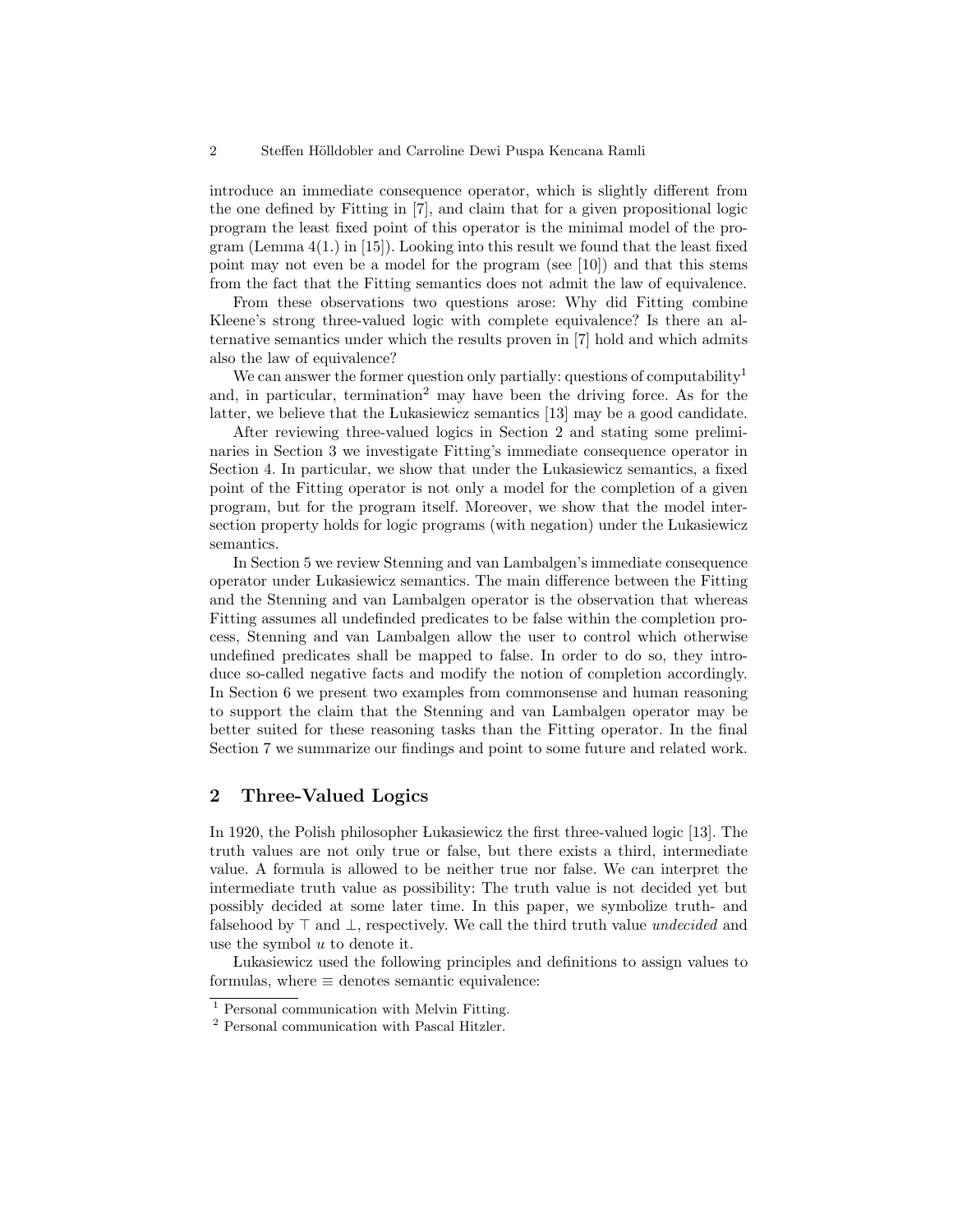| F                         | G                |                  |                  |                |                           | $\neg F \mid F \wedge G \mid F \vee G \mid F \leftarrow_K G \mid F \leftrightarrow_K G \mid F \leftrightarrow_C G \mid F \leftarrow_L G \mid F \leftrightarrow_L G$ |                |                     |
|---------------------------|------------------|------------------|------------------|----------------|---------------------------|---------------------------------------------------------------------------------------------------------------------------------------------------------------------|----------------|---------------------|
|                           |                  |                  |                  |                |                           |                                                                                                                                                                     |                |                     |
|                           |                  |                  |                  |                |                           |                                                                                                                                                                     |                |                     |
|                           | $\boldsymbol{u}$ |                  | $\boldsymbol{u}$ |                |                           | $\mathfrak{u}$                                                                                                                                                      |                | $\boldsymbol{\eta}$ |
|                           |                  |                  |                  |                |                           |                                                                                                                                                                     |                |                     |
|                           |                  |                  |                  |                |                           |                                                                                                                                                                     |                |                     |
|                           | $\boldsymbol{u}$ |                  |                  | $\mathfrak{u}$ | $\boldsymbol{\mathit{u}}$ | $\boldsymbol{u}$                                                                                                                                                    | $\mathfrak{u}$ | $\boldsymbol{\eta}$ |
| $\boldsymbol{u}$          |                  | $\mathcal{U}$    | $\boldsymbol{u}$ |                | $\boldsymbol{\eta}$       | $\boldsymbol{\eta}$                                                                                                                                                 | $\mathfrak{u}$ | $\boldsymbol{\eta}$ |
| $\boldsymbol{u}$          |                  | $\mathcal{U}$    |                  | $\mathfrak{u}$ |                           | $\mathfrak{u}$                                                                                                                                                      |                | 21.                 |
| $\boldsymbol{\mathit{u}}$ | $\boldsymbol{u}$ | $\boldsymbol{u}$ | U                | $\mathfrak{u}$ | $\boldsymbol{\eta}$       | $\boldsymbol{\eta}$                                                                                                                                                 |                |                     |

**Table1.** A truth table for three-valued logics. The indices  $K$  and  $L$  refer to Kleene's and Lukasiewicz's logic, respectively.  $\leftrightarrow_C$  denotes the complete equivalence used by Fitting.

- 1. The principles of identity and non-identity:  $(\bot \leftrightarrow \bot) \equiv (\top \leftrightarrow \top) \equiv \top, (\top \leftrightarrow \bot) \equiv (\bot \leftrightarrow \top) \equiv \bot,$  $(\bot \leftrightarrow u) \equiv (u \leftrightarrow \bot) \equiv (\top \leftrightarrow u) \equiv (u \leftrightarrow \top) \equiv u, (u \leftrightarrow u) \equiv \top.$ 2. The principles of implication:  $(\bot \leftarrow \bot) \equiv (\top \leftarrow \bot) \equiv (\top \leftarrow \top) \equiv \top, (\bot \leftarrow \top) \equiv \bot,$  $(u \leftarrow \perp) \equiv (\top \leftarrow u) \equiv (u \leftarrow u) \equiv \top, (\perp \leftarrow u) \equiv (u \leftarrow \perp) \equiv u.$
- 3. The definitions of negation, disjunction and conjunction:  $\neg A \equiv (\bot \leftarrow A), A \vee B \equiv (B \leftarrow (B \leftarrow A)), A \wedge B \equiv \neg (\neg A \vee \neg B).$

Later, in 1952, Kleene proposed an alternative three-valued logic with the truth values true, false, and undefined. He distinguishes between weak and strong three-valued logics. For our paper only the latter is of interest. It is similar to the Lukasiewicz logic, but differs in the semantics of implication and equivalence. In particular, Kleene's strong three-valued logic is based on the following principles and definitions, where we have highlighted the differences to Lukasiewicz logic:

- 1. The principles of identity and non-identity:  $(\bot \leftrightarrow \bot) \equiv (\top \leftrightarrow \top) \equiv \top, (\top \leftrightarrow \bot) \equiv (\bot \leftrightarrow \top) \equiv \bot,$  $(\bot \leftrightarrow u) \equiv (u \leftrightarrow \bot) \equiv (\top \leftrightarrow u) \equiv (u \leftrightarrow \top) \equiv (u \leftrightarrow u) \equiv u$ 2. The principles of implication:
- $(\bot \leftarrow \bot) \equiv (\top \leftarrow \bot) \equiv (\top \leftarrow \top) \equiv \top, (\bot \leftarrow \top) \equiv \bot,$ 
	- $(u \leftarrow \bot) \equiv (\top \leftarrow u) \equiv \top, (\bot \leftarrow u) \equiv (u \leftarrow \top) \equiv (u \leftarrow u) \equiv u$
- 3. The definitions of negation, disjunction and conjunction:  $\neg A \equiv (\bot \leftarrow A), A \vee B \equiv (B \leftarrow (B \leftarrow A)), A \wedge B \equiv \neg (\neg A \vee \neg B).$

Kleene also introduced a *complete equivalence* where  $(F \leftrightarrow G) \equiv \top$  if and only if both F and G have the same logical value, else  $(F \leftrightarrow G) \equiv \bot$ .

The semantics of the connectives is summarized in Table 1. In the Lukasiewicz logic [13] the set of connectives is  $\{\neg, \land, \lor, \leftarrow_L, \leftrightarrow_L\}$ , in Kleene's strong threevalued logic [11] the set of connectives is  $\{\neg, \wedge, \vee, \leftarrow_K, \leftrightarrow_K\}$ , and in the Fitting logic [7] the set of connectives is  $\{\neg, \wedge, \vee, \leftarrow_K, \leftrightarrow_C\}$ . Table 2 gives an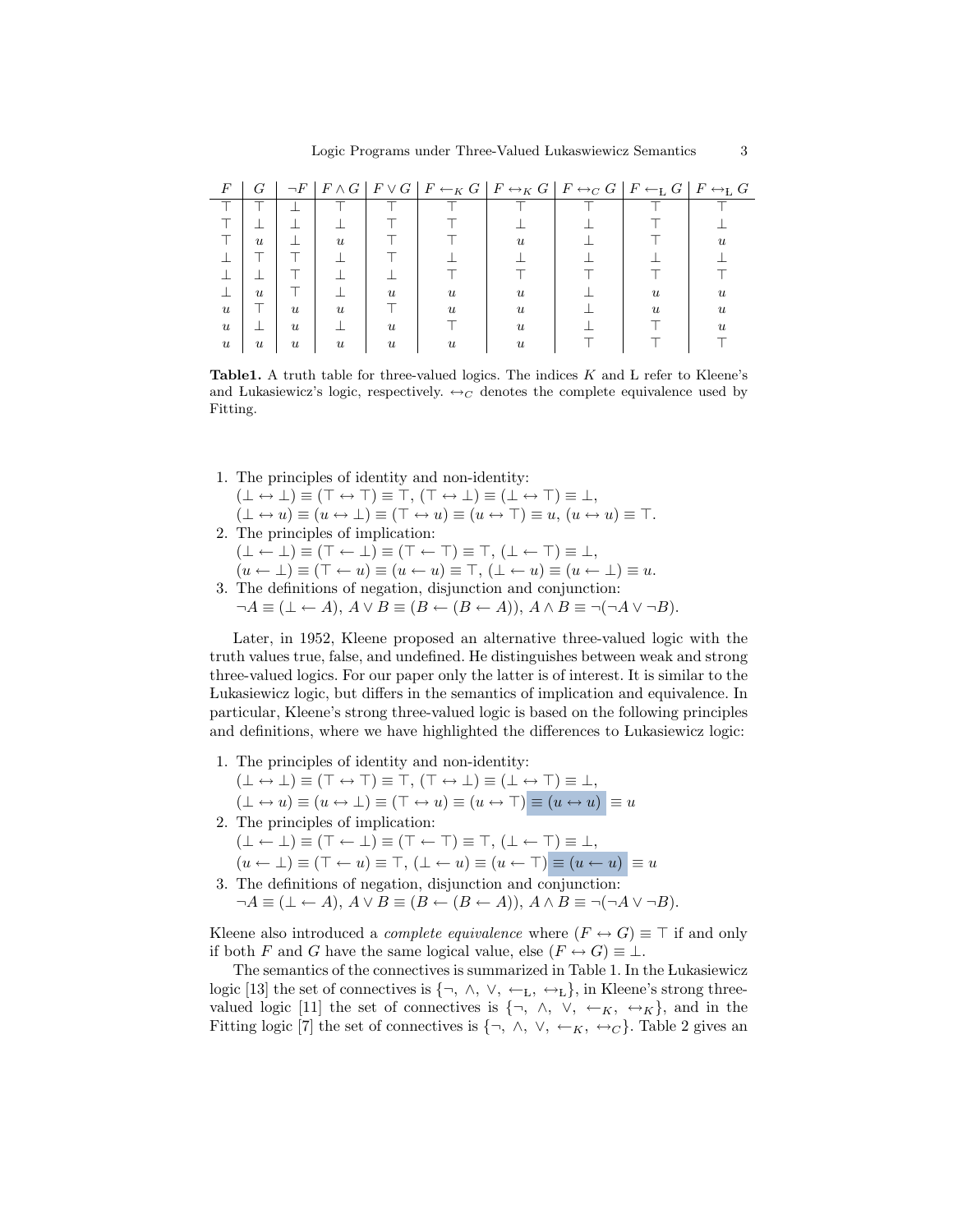| Laws                                        |                                                         | Lukasiewicz | Kleene | Fitting |
|---------------------------------------------|---------------------------------------------------------|-------------|--------|---------|
| Idempotency                                 | $F \wedge F \equiv F$                                   | Yes         | Yes    | Yes     |
|                                             | $F \vee F = F$                                          |             |        |         |
| Commutativity                               | $F \wedge G \equiv G \wedge F$                          | Yes         | Yes    | Yes     |
|                                             | $F \vee G \equiv G \vee F$                              |             |        |         |
| Associativity                               | $(F \wedge G) \wedge H \equiv F \wedge (G \wedge H)$    | Yes         | Yes    | Yes     |
|                                             | $(F \vee G) \vee H \equiv F \vee (G \vee H)$            |             |        |         |
| Absorption                                  | $(F \wedge G) \vee F \equiv F$                          | Yes         | Yes    | Yes     |
|                                             | $(F \vee G) \wedge F \equiv F$                          |             |        |         |
| Distributivity                              | $F \wedge (G \vee H)$                                   | Yes         | Yes    | Yes     |
|                                             | $\equiv (F \wedge G) \vee (F \wedge H)$                 |             |        |         |
|                                             | $F \vee (G \wedge H)$                                   |             |        |         |
|                                             | $\equiv (F \vee G) \wedge (F \vee H)$                   |             |        |         |
| Double Negation $\neg\neg F \equiv F$       |                                                         | Yes         | Yes    | Yes     |
| de Morgan                                   | $\neg(F \wedge G) \equiv (\neg F \vee \neg G)$          | Yes         | Yes    | Yes     |
|                                             | $\neg (F \vee G) \equiv (\neg F \wedge \neg G)$         |             |        |         |
| Equivalence                                 | $F \leftrightarrow G \equiv (F \to G) \wedge (G \to F)$ | Yes         | Yes    | No      |
| Implication                                 | $F \to G \equiv \neg F \vee G$                          | No          | Yes    | Yes     |
| Contraposition                              | $F \to G \equiv \neg G \to \neg F$                      | Yes         | Yes    | Yes     |
| Syllogism                                   | $(F \to G) \land (G \to H) \equiv F \to H$              | No          | Yes    | Yes     |
| Excluded Middle $F \vee \neg F \equiv \top$ |                                                         | No          | No     | No      |
| Contradiction                               | $F \wedge \neg F \equiv \bot$                           | No          | No     | No      |

Table2. Some common laws under Lukasiewicz, Kleene and Fitting semantics.

overview over some common laws with respect to the Lukasiewicz, Kleene and Fitting logics considered in this paper.

## 3 Preliminaries

In this section we recall some notations and terminology based on [12] which we will use in this paper.

#### 3.1 First-Order Language

We consider an *alphabet* consisting of (finite or countably infinite) disjoint sets of variables, constants, function symbols, predicate symbols, connectives {¬, ∨, ∧, ←, ↔}, quantifiers  $\{\forall, \exists\}$ , and punctuation symbols  $\{``({\lq\lq}, {\lq\lq}, {\lq\lq}, {\lq\lq})\}$ . In this paper we will use upper case letters to denote variables and lower case letters to denote constants, function- and predicate symbols. Terms, atoms, literals and formulas are defined as usual. To avoid having formulas cluttered with brackets, we adopt the following precedence hierarchy to order the connectives:  $\rightarrow$  $\{ \vee, \wedge \} > \leftarrow > \leftrightarrow$ . The *language* given by an alphabet consists of the set of all formulas constructed from the symbols occurring in the alphabet. A sentence is a formula without free variables. Finally, we extend our language by the symbols  $\top$  and  $\bot$  denoting a valid and an unsatisfiable formula, respectively.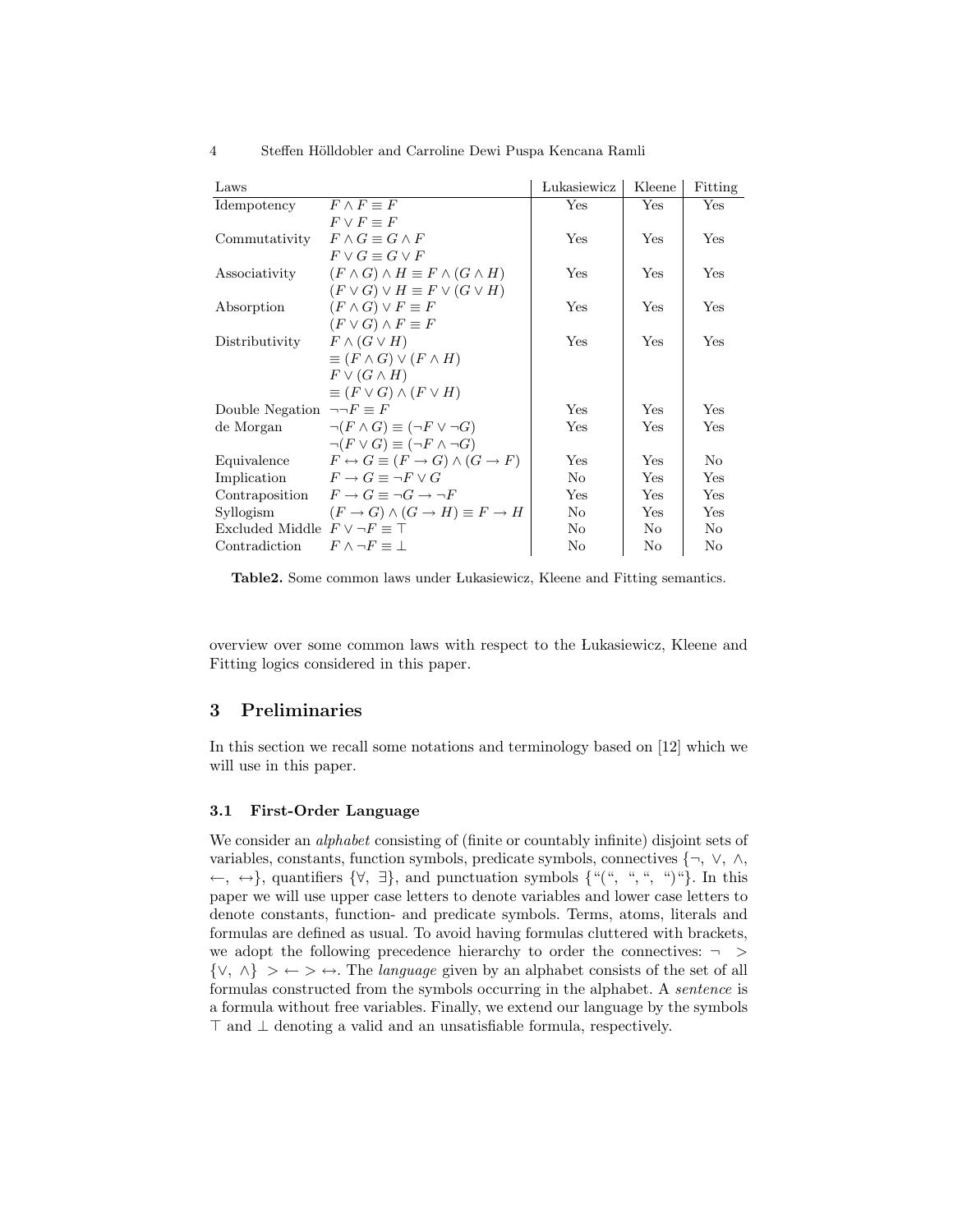#### 3.2 Logic Programs

A (program) clause is an expression of the form  $A \leftarrow B_1 \wedge \cdots \wedge B_n$ , where A is an atom and each  $B_i$ ,  $1 \leq i \leq n$ , is either a literal (i.e., atom or negated atom) or  $\top$ .  $\top$  is a valid formula. A is called the head and  $B_1 \wedge \cdots \wedge B_n$  body of the clause. One should observe that the body of a clause must not be empty. A clause of the form  $A \leftarrow \top$  is called a *positive fact*.

A *(logic)* program is a finite set of clauses. ground(P) denotes the set of all ground instances of the program  $P$ . In many cases, ground( $P$ ) is infinite, but for propositional or datalog programs  $ground(\mathcal{P})$  is finite. In the sequel we will consider ground( $P$ ) as a substitute for  $P$ , thus ignoring unification issues.

We assume that each non-propositional program contains at least one constant symbol. Moreover, the language  $\mathcal L$  underlying a program  $\mathcal P$  shall contain precisely the relation, function and constant symbols occurring in  $P$ , and no others.

#### 3.3 Interpretations and Models

The declarative semantics of a logic program is given by a model-theoretic semantics of formulas in the underlying language. We represent interpretations by pairs  $\langle I^{\top}, I^{\perp} \rangle$ , where the set  $I^{\top}$  contains all atoms which are mapped to  $\top$ , the set  $I^{\perp}$  contains all atoms which are mapped to  $\perp$ , and  $I^{\top} \cap I^{\perp} = \emptyset$ . All atoms which occur neither in  $I^{\top}$  nor  $I^{\perp}$  are mapped to u. The logical value of formulas can be derived from Table 1 as usual. We use  $I_L$ ,  $I_K$  and  $I_F$  to denote that an interpretation I uses the Lukasiewicz, Kleene or Fitting semantics, respectively. Furthermore, let  $\mathcal I$  denote the set of all interpretations. One should observe that  $(\mathcal{I}, \subseteq)$  is a complete semilattice (see [7]).

Let I be an interpretation of a language  $\mathcal L$  and let F be a sentence of  $\mathcal L$ . I is a model for F if F is true with respect to I (i.e.,  $I(F) = \top$ ). Let S be a set of sentences of a language  $\mathcal L$  and let I be an interpretation of  $\mathcal L$ . We say I is a model for  $S$  if I is a model for each sentence of  $S$ . Two sentences F and G are said to be semantically equivalent if and only if both have same truth value under all interpretations.

#### 3.4 Program Completion

Let  $ground(\mathcal{P})$  be a logic program. Consider the following transformation:

- 1. All clauses with the same head (ground atom)  $A \leftarrow Body_1, A \leftarrow Body_2, \ldots$ are replaced by the single expression  $A \leftarrow Body_1 \vee Body_2 \vee \dots$
- 2. If a ground atom A is not the head of any clause in  $ground(\mathcal{P})$  then add  $A \leftarrow \perp$ , where  $\perp$  denotes an unsatisfiable formula.
- 3. All occurrences of  $\leftarrow$  are replaced by  $\leftrightarrow$ .

The resulting set of formulas is called *completion of ground* $(P)$  and is denoted by  $comp(ground(\mathcal{P}))$ . One should observe that in step 1 there may be infinitely many clauses with the same head resulting in a countable disjunction. However, its semantic behavior is unproblematic.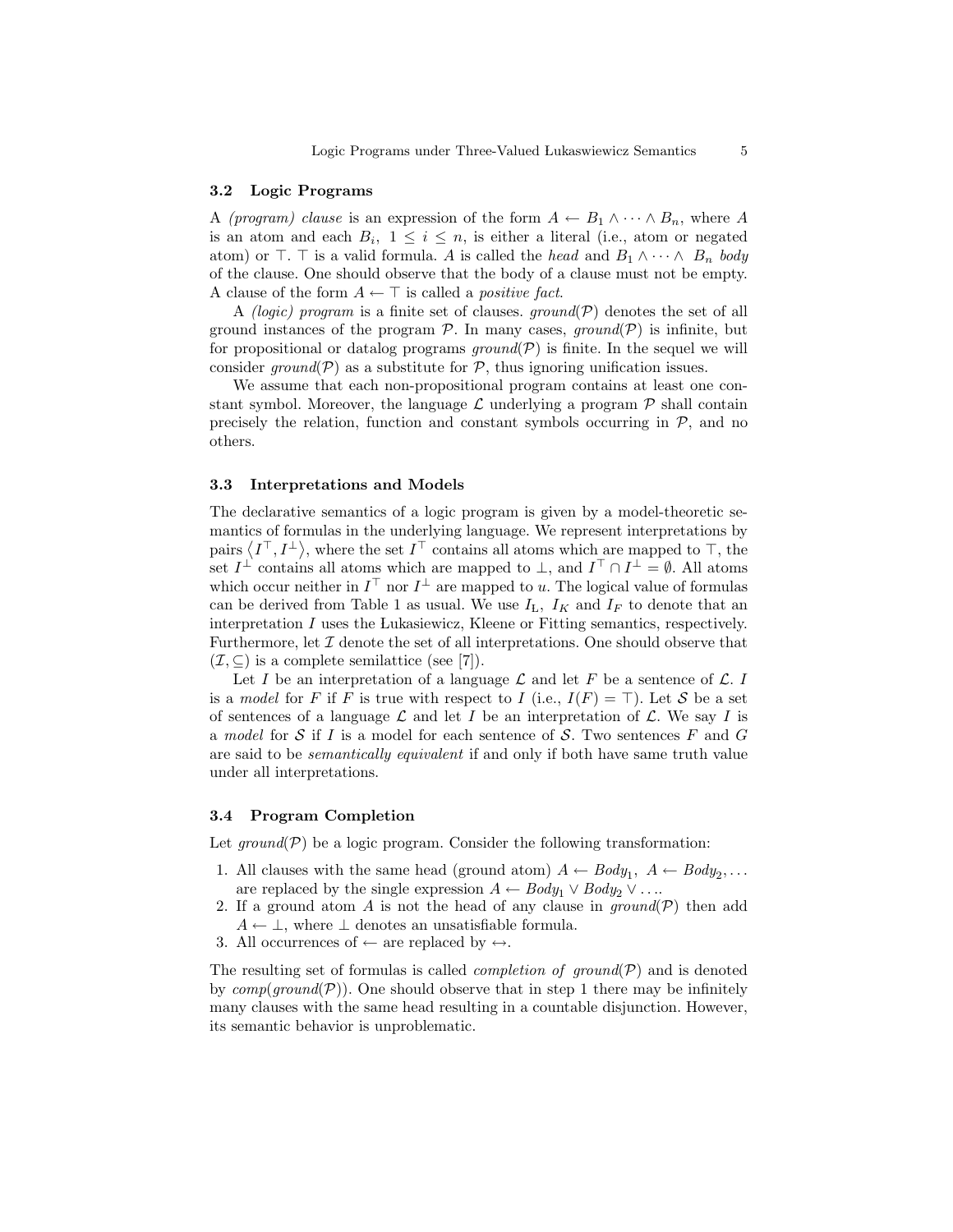#### 4 The Fitting Operator

In this section we will discuss Fitting's immediate consequence operator [7] under the Lukasiewicz semantics. We will show that replacing the Fitting semantics with the Lukasiewicz semantics does not change the behaviors of the Fitting operator. But in addition each model of the completion of a program coincides with a model of the program itself.

Let  $I$  be an interpretation and  $P$  a program. Fitting's immediate consequence operator is defined as follows:  $\Phi_{F,\mathcal{P}}(I) = \langle J^{\top}, J^{\perp} \rangle$ , where

 $J^{\top} = \{A \mid \text{there exists } A \leftarrow Body \in ground(\mathcal{P}) \text{ with } I(Body) = \top \}$  and  $J^{\perp} = \{A \mid \text{for all } A \leftarrow Body \in ground(\mathcal{P}) \text{ we find } I(Body) = \perp \}.$ 

Please recall that the body of the program is a conjunction of literals and, hence,  $I_{\rm L}(Body) = I_{K}(Body) = I_{F}(Body)$  according to Table 1.

Fitting shows in [7] that  $\Phi_{F,\mathcal{P}}$  is monotone on  $(\mathcal{I}, \subseteq)$ . Moreover, from [16] and [14] follows that for finite ground(P) the operator  $\Phi_{F,\mathcal{P}}$  is also continuous. We call a program  $P$  F-acceptable if  $\Phi_{F,P}$  is continuous.

Given a program P. An interpretation I is said to be fixed point of  $\Phi_{F,P}$  iff  $\Phi_{F,\mathcal{P}}(I) = I$ . If  $\Phi_{F,\mathcal{P}}$  is continuous, then it admits a least fixed point denoted by  $lfp(\Phi_{F,\mathcal{P}})$ , which can be computed by iterating  $\Phi_{F,\mathcal{P}}$  starting with the empty interpretation as follows:

$$
\begin{array}{ll}\n\Phi_{F,\mathcal{P}}\!\uparrow_0 & = \langle \emptyset, \emptyset \rangle, \\
\Phi_{F,\mathcal{P}}\!\uparrow_{(\alpha+1)} & = \Phi_{F,\mathcal{P}}(\Phi_{F,\mathcal{P}}\!\uparrow_{\alpha}), \\
\Phi_{F,\mathcal{P}}\!\uparrow_{\omega} & = \bigcup \{\Phi_{F,\mathcal{P}}\!\uparrow_{\alpha} \mid \alpha < \omega\},\n\end{array}
$$

where  $\omega$  is an arbitrary limit ordinal.

As examples consider the programs  $P_1 = ground(P_1) = \{p \leftarrow q\}$  and  $\mathcal{P}_2 = \text{ground}(\mathcal{P}_2) = \{p \leftarrow q, q \leftarrow p\}.$  Their completions are  $\text{comp}(\text{ground}(\mathcal{P}_1)) =$  ${p \leftrightarrow q, q \leftrightarrow \perp}$  and  $comp(ground(\mathcal{P}_2)) = {p \leftrightarrow q, q \leftrightarrow p}$ . In both cases, the Fitting operator is continuous and we obtain the least fixed points  $lfp(\Phi_{F,\mathcal{P}_1}) =$  $\langle \emptyset, \{p, q\} \rangle$  and  $lfp(\Phi_{F, \mathcal{P}_2}) = \langle \emptyset, \emptyset \rangle$ . It is easy to verify that the least fixed points are models of the completions under the Fitting semantics, which is no coincidence as formally proven in [7]. This property holds also under the Lukasiewicz semantics.

#### **Proposition 1.** Let  $P$  be a program.

- 1. I<sub>L</sub> is a fixed point of  $\Phi_{F,\mathcal{P}}$  iff I<sub>L</sub> a model of comp(ground( $\mathcal{P}$ )).
- 2. If  $I_L = lfp(\Phi_{F,\mathcal{P}})$  then  $I_L$  is the least model of comp(ground( $\mathcal{P}$ )).
- *Proof.* 1. To show the if-part, suppose  $I_L = \langle I^{\top}, I^{\perp} \rangle$  is a fixed point of  $\Phi_{F,\mathcal{P}}$ . In this case we have to show that  $I_L(\text{comp}(\text{ground}(\mathcal{P}))) = \top$ , i.e., for all  $A \leftrightarrow F \in \mathit{comp}(ground(\mathcal{P}))$  we have to show that  $I_L(A) = I_L(F)$ . We distinguish three cases:
	- (a) If  $I_{\text{L}}(A) = \top$ , then  $A \in I^{\top}$ . By the definition of  $\Phi_{F,\mathcal{P}}$ , we find  $A \leftarrow$  $Body_i \in ground(P), i \geq 1$ , such that  $I_L(Body_i) = \top$ . Hence,  $F =$  $(Body_1 \vee Body_2 \vee ...), I_L(F) = \top$ , and the claim holds in this case.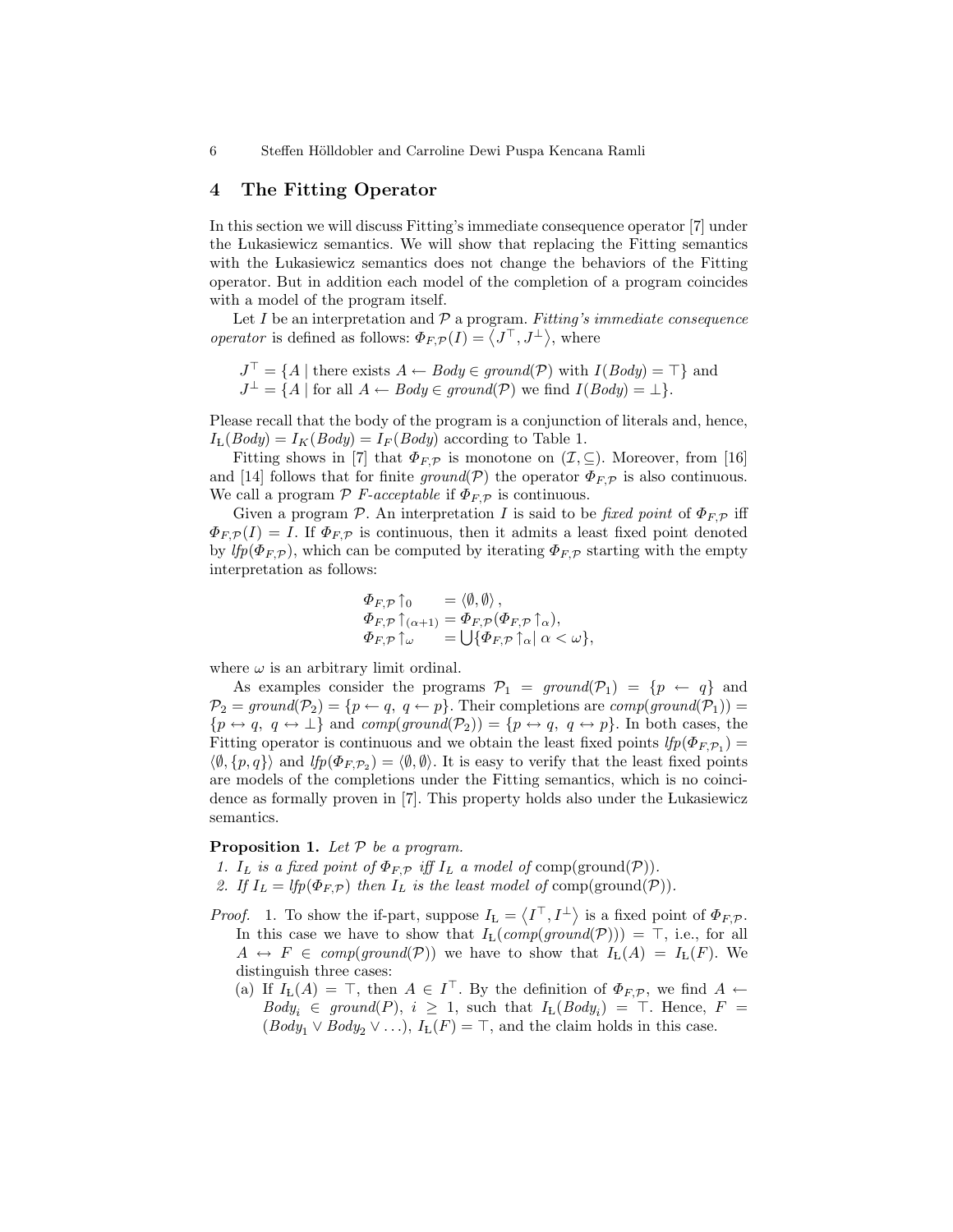- (b) If  $I_{\mathcal{L}}(A) = \bot$ , then  $A \in I^{\bot}$ . By the definition of  $\Phi_{F,\mathcal{P}}$  we distinguish two cases:
	- If there is no clause  $A \leftarrow Body \in ground(\mathcal{P})$ . Then,  $A \leftrightarrow \perp \in$ comp(P). Hence  $F = \perp$ ,  $I_L(F) = \perp$ , and the claim holds in this subcase.
	- If for all clauses of the form  $A \leftarrow Body_i \in ground(\mathcal{P}), i \geq 1$ , we find  $I_{\text{L}}(Body_i) = \bot$ , then  $F = Body_1 \vee Body_2 \vee \ldots$ ,  $I_{\text{L}}(F) = \bot$ , and the claim holds in this subcase.
- (c) If  $I_{\mathcal{L}}(A) = u$ , then  $A \notin I^{\top} \cup I^{\perp}$ . By the definition of  $\Phi_{F,\mathcal{P}}$ , for all  $A \leftarrow Body_i \in ground(\mathcal{P}), i \geq 1$ , we find  $I_L(Body_i) \neq \top$  and there exists  $A \leftarrow Body_i \in ground(\mathcal{P}), i \geq 1$ , such that  $I_L(Body_i) \neq \perp$ . Hence,  $F = Body_1 \vee Body_2 \vee \ldots$ ,  $I_L(F) = u$ , and the claim holds in the final case as well.

To show the only-if-part, suppose  $I_L(\text{comp}(\text{ground}(\mathcal{P}))) = \top$ . In this case we have to show that  $I_{\mathbf{L}} = \langle I^{\top}, I^{\perp} \rangle$  is a fixed point of  $\Phi_{F, \mathcal{P}},$  i.e.,  $\Phi_{F, \mathcal{P}}(I_{\mathbf{L}}) = I_{\mathbf{L}}$ . Let  $\Phi_{F,\mathcal{P}}(I_{\mathcal{L}}) = J = \langle J^{\top}, J^{\perp} \rangle$ .  $J = I$  if and only if  $J^{\top} = I^{\top}$  and  $J^{\perp} = I^{\perp}$ . We distinguish four cases:

- (a) Suppose  $A \in I^{\top}$ , i.e.,  $I_L(A) = \top$ . Because  $I_L(\text{comp}(\text{ground}(\mathcal{P}))) = \top$  we find  $A \leftrightarrow Body_1 \vee Body_2 \vee \ldots \in comp(ground(\mathcal{P}))$  such that  $I_L(Body_1 \vee$  $Body_2 \vee ...$ ) = T. Hence, there exists  $A \leftarrow Body_i \in ground(\mathcal{P}), i \geq 1$ , such that  $I_{L}(Body_{i}) = \top$ . Therefore,  $A \in J^{\top}$ .
- (b) Suppose  $A \in J^{\top}$ . By the definition of  $\Phi_{F,\mathcal{P}}$ , we find  $A \leftarrow \text{Body}_i \in$ ground(P),  $i \geq 1$ , such that  $I_L(Body_i) = \top$ . Hence, we find  $A \leftrightarrow Body_1 \vee$  $Body_2 \vee \ldots \in comp(ground(\mathcal{P}))$  and  $I_L(Body_1 \vee Body_2 \vee \ldots) = \top$ . Because  $I_{\mathcal{L}}(\text{comp}(\text{ground}(\mathcal{P}))) = \top$ , we find  $I_{\mathcal{L}}(A) = \top$ . Hence,  $A \in I^{\top}$ .
- (c) Suppose  $A \in I^{\perp}$ , i.e.,  $I_{L}(A) = \perp$ . Because  $I_{L}(comp(ground(\mathcal{P}))) = \top$ we find  $A \leftrightarrow F \in \mathit{comp}(\mathit{ground}(\mathcal{P}))$  such that  $I_L(F) = \bot$ . In this case either  $F = \perp$  or  $F = Body_1 \vee Body_2 \vee \dots$  and for all  $i \geq 1$  we find  $I_{\text{L}}(Body_i) = \perp$ . By definition of  $\Phi_{F,\mathcal{P}}$  we find  $A \in J^{\perp}$  in either case.
- (d) Suppose  $A \in J^{\perp}$ . By the definition of  $\Phi_{F,\mathcal{P}}$  we find for all  $A \leftarrow Body_i \in$ ground(P),  $i \geq 1$ , that  $I_{L}(Body_{i}) = \bot$ . Hence, with  $F = \bot \vee Body_{1} \vee$  $Body_2 \vee \ldots$  we find  $I_L(F) = \perp$ . Because  $I_L(\text{comp}(\text{ground}(\mathcal{P}))) = \top$  and  $A \leftrightarrow F \in \text{comp}(\text{ground}(\mathcal{P}))$  we conclude  $I_{L}(A) = \perp$ . Consequently,  $A \in I^{\perp}.$
- 2. Suppose  $I_L = lfp(\Phi_{F,\mathcal{P}})$  and  $I_L$  is not the least model of  $comp(ground(\mathcal{P}))$ . Then we find an interpretation  $J_{L}$  such that  $J_{L}(comp(ground(\mathcal{P}))) = \top$  and  $J_{\rm L} \subset I_{\rm L}$ . By 1.,  $J_{\rm L}$  will be a fixed point of  $\Phi_{F,\mathcal{P}}$ , which contradicts the assumption that  $I_L$  is the least fixed point of  $\Phi_{F,\mathcal{P}}$ .

A fixed point of the Fitting operator under the Fitting semantics is a model of the completion of the program, but it is not necessarily a model of the program itself. Reconsider  $\mathcal{P}_2 = \{p \leftarrow q, q \leftarrow p\}$ .  $lfp_{F,\mathcal{P}_2} = \langle \emptyset, \emptyset \rangle$  is not a model for  $\mathcal{P}_2$ . This is because under Fitting semantics, if  $p$  and  $q$  are mapped to  $u$ , then both implications are mapped to u as well. However, under the Lukasiewicz semantics, if p and q are mapped to u, then both implications are mapped to  $\top$ . Hence,  $lfp_{F,\mathcal{P}_{2}} = \langle \emptyset, \emptyset \rangle$  is a model for  $\mathcal{P}_{2}$  under the Lukasiewicz semantics.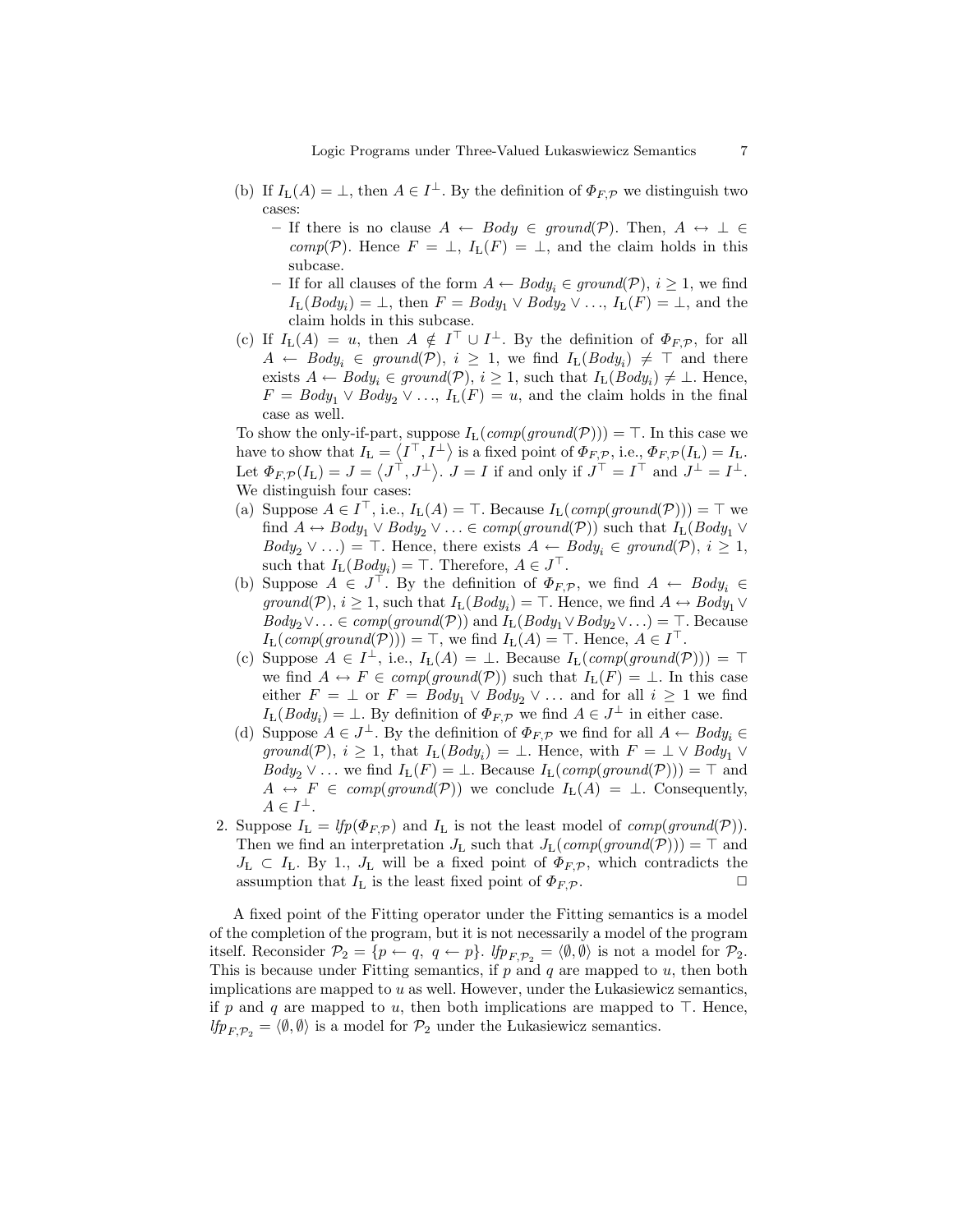**Proposition 2.** Let  $P$  be a program.

If  $I_L(\text{comp}(\text{ground}(\mathcal{P}))) = \top$ , then  $I_L(\text{ground}(\mathcal{P})) = \top$ .

*Proof.* If  $I_L(\text{comp}(\text{ground}(\mathcal{P}))) = \top$ , then for all  $A \leftrightarrow F \in \text{comp}(\text{ground}(\mathcal{P}))$  we find  $I_L(A \leftrightarrow F) = \top$ . By the law of equivalence we conclude  $I_L((A \leftarrow F) \wedge (F \leftarrow$ A)) =  $\top$  and, consequently,  $I_L(A \leftarrow F) = \top$ . If  $F = \bot$  then ground(P) does not contain a clause with head A. Otherwise,  $F = Body_1 \vee Body_2 \vee \dots$  and we distinguish three cases:

- 1. If  $I_{\text{L}}(A) = \top$ , then we find  $I_{\text{L}}(A \leftarrow Body_i) = \top$  for all  $A \leftarrow Body_i \in$  $ground(P)$ .
- 2. If  $I_{L}(A) = \perp$ , then for all  $i \geq 1$  we find  $I_{L}(Body_{i}) = \perp$  and, consequently,  $I_{\text{L}}(A \leftarrow Body_i) = \top$  for all  $A \leftarrow Body_i \in ground(P)$ .
- 3. If  $I_L(A) = u$  then either  $I_L(F) = \perp$  or  $I_L(F) = u$ . The former possibility being similar to case 2. we concentrate on the latter. If  $I_L(F) = u$  then for all  $i \geq 1$  either  $I_L(Body_i) = u$  or  $I_L(Body_i) = \perp$ . In any case, we find  $I_{\mathcal{L}}(A \leftarrow Body_i) = \top$  for all  $A \leftarrow Body \in ground(\mathcal{P})$ .

Corollary 1. Let  $P$  be a program. If  $I_L$  is a fixed point of  $\Phi_{F,\mathcal{P}}$  then  $I_L(\text{ground}(\mathcal{P})) = \top$ .

*Proof.* The corollary follows immediately from Propositions 1 and 2.  $\Box$ 

Although a fixed point of the Fitting operator is not always a model of the given program under the Fitting semantics, the program itself may have models. Returning to the example  $\mathcal{P}_2 = \{p \leftarrow q, q \leftarrow p\}$ , its minimal models under the Fitting semantics are  $\langle \emptyset, \{p, q\}\rangle$  and  $\langle \{p, q\}, \emptyset \rangle$ . Their intersection  $\langle \emptyset, \emptyset \rangle$  is no model of  $P_2$  under the Fitting semantics. In other words, the model intersection property does not hold under the Fitting semantics. Under the Lukasiewicz semantics, however,  $\langle \emptyset, \emptyset \rangle$  is a model for  $\mathcal{P}_2$  and, as we will show in the following, the model intersection property does hold under the Lukasiewicz semantics.

**Proposition 3.** Let  $P$  be a program. If  $I_L = \langle I^\top, I^\bot \rangle$  is a model of ground $(P)$ , then  $I'_L = \langle I^\top, \emptyset \rangle$  is also a model of ground $(\mathcal{P})$ .

*Proof.* Let P be a program. Suppose  $I_L = \langle I^{\top}, I^{\perp} \rangle$  is a model of ground(P). Let  $A \leftarrow Body$  be a clause in ground(P). In order to show  $I'_{\mathbf{L}}(A \leftarrow Body) = \top$ we distinguish three cases:

- 1. If  $A \in I^{\top}$ , then  $I'_{\mathbf{L}}(A \leftarrow Body) = \top$ .
- 2. If  $A \in I^{\perp}$ , then  $I_{\mathcal{L}}(A) = \perp$  and  $I'_{\mathcal{L}}(A) = u$ . Because  $I_{\mathcal{L}}(A \leftarrow Body) = \top$  we conclude that  $I_L(Body) = \bot$ . Hence, Body must contain at least one literal B with  $I_L(B) = \perp$ . For each literal B occurring in Body we find:
	- (a) if B is an atom and  $B \in I^{\top}$ , then  $I_{L}(B) = \top$  and  $I'_{L}(B) = \top$ ,
	- (b) if B is an atom and  $B \in I^{\perp}_{\perp}$ , then  $I_{\mathcal{L}}(B) = \perp$  and  $I_{\mathcal{L}}(B) = u$ ,
	- (c) if B is an atom and  $B \notin I^{\top} \cup I^{\perp}$ , then  $I'_{L}(B) = I_{L}(B) = u$ ,
	- (d) if B is the negated literal  $\neg B'$  and  $B' \in I^{\top}$ , then  $I_L(B) = \bot$  and  $I'_{\text{L}}(B) = \bot$ , and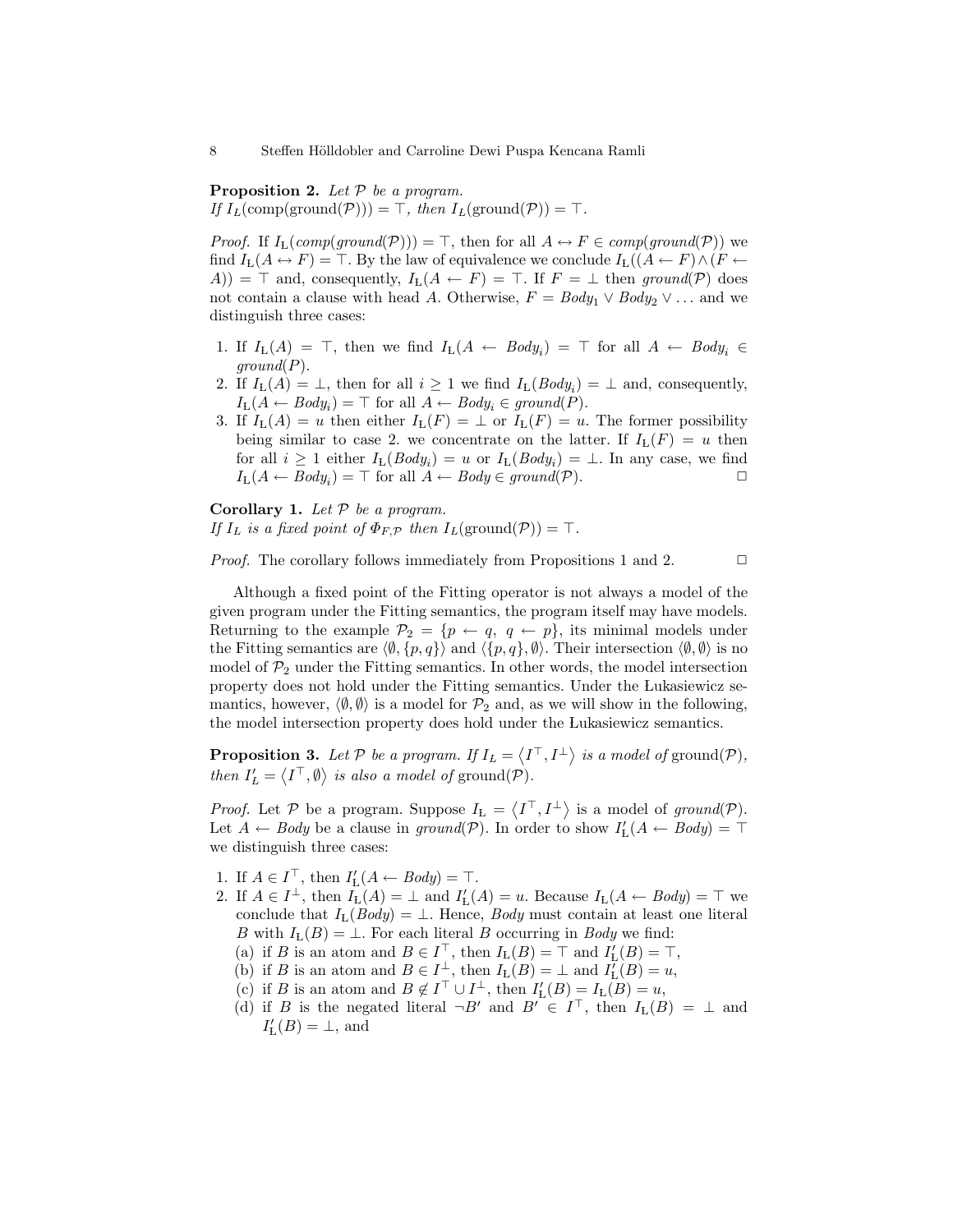(e) if B is the negated literal  $\neg B'$  and  $B' \in I^{\perp}$ , then  $I_{\mathcal{L}}(B) = \top$  and  $I'_{\mathcal{L}}(B) = u.$ 

(f) if B is a negated literal  $\neg B'$  and  $B' \notin I^{\top} \cup I^{\perp}$ , then  $I'_{\mathbf{L}}(B) = I_{\mathbf{L}}(B) = u$ , Consequently,  $I'_{\text{L}}(Body)$  is either  $\perp$  or u. Because  $I'_{\text{L}}(A) = u$  we conclude that  $I'_{\mathcal{L}}(\underline{A} \leftarrow \text{Body}) = \top.$ 

- 3. If  $A \notin I^{\top} \cup I^{\perp}$ , then  $I_{L}(A) = I'_{L}(A) = u$ . Because  $I_{L}(A \leftarrow Body) = \top$  we distinguish two cases:
	- (a) If  $I_L(Body) = \perp$ , then we conclude as in case 2. that  $I'_L(Body)$  is either  $\perp$  or u and, consequently,  $I'_{\mathcal{L}}(A \leftarrow Body) = \top$ .
	- (b) If  $I_L(Body) = u$ , then *Body* must contain a literal *B* with  $I_L(B) = u$ . In this case,  $I'_{L}(B) = u$  as well and, consequently,  $I'_{L}(Body)$  is either  $\perp$  or u. As in the previous subcase we conclude that  $I_{\mathbf{L}}^{\mathbf{r}}(A \leftarrow Body) = \top$ .  $\Box$

As an example consider the program  $\mathcal{P}_3 = \{p \leftarrow q \land \neg r\}$ . In the remainder of this paragraph all models are considered under the Lukasiewicz semantics.  $\langle \{p, q\}, \{r\} \rangle$  is a model for  $\mathcal{P}_3$ , and so is  $\langle \{p, q\}, \emptyset \rangle$ .  $\langle \{p, r\}, \{q\} \rangle$  is a model for  $\mathcal{P}_3$ , and so is  $\langle \{p, r\}, \emptyset \rangle$ .  $\langle \{r\}, \{q\} \rangle$  is a model for  $\mathcal{P}_3$ , and so is  $\langle \{r\}, \emptyset \rangle$ .  $\langle \emptyset, \emptyset \rangle$  is the least model of  $P_3$ .

**Proposition 4.** Let  $I_{L1} = \langle I_1^{\top}, \emptyset \rangle$  and  $I_{L2} = \langle I_2^{\top}, \emptyset \rangle$  be two models for a program P. Then  $I_{L3} = \langle I_1^\top \cap I_2^\top, \emptyset \rangle$  is a model for P as well.

*Proof.* Suppose  $I_{L3} = \langle I_3^{\top}, I_3^{\perp} \rangle = \langle I_1^{\top} \cap I_2^{\top}, \emptyset \rangle$  is not a model for  $P$ . Then we find  $A \leftarrow Body \in \mathcal{P}$  such that  $I_{L3}(A \leftarrow Body) \neq \top$ . According to Table 1 one of the following cases must hold:

- 1.  $I_{L3}(A) = \perp$  and  $I_{L3}(Body) = \top$ . 2.  $I_{L3}(A) = \perp$  and  $I_{L3}(Body) = u$ .
- 3.  $I_{L3}(A) = u$  and  $I_{L3}(Body) = \top$ .

Because  $I_3^{\perp} = \emptyset$  we find  $I_{L3}(A) \neq \perp$  and, consequently, cases 1. and 2. cannot apply. Therefore, we turn our attention to case 3. If  $I_{L3}(A) = u$  then there must exist  $j \in \{1,2\}$  such that  $I_{\text{L}j}(A) = u$ . Because  $I_{\text{L}j}$  is a model for P we find  $I_{Lj}(A \leftarrow Body) = \top$  and, thus,  $I_{Lj}(Body)$  is either u or  $\bot$ . In this case,  $Body \neq \top$ . Let  $Body = B_1 \land ... \land B_n$  with  $n \geq 1$ .

Because  $I_{L3}(Body) = \top$  and  $I_3^{\perp} = \emptyset$  we find for all  $1 \leq i \leq n$  that  $B_i$ is an atom with  $I_{L3}(B_i) = \top$ . Hence,  $\{B_1, \ldots, B_n\} \subseteq I_3^{\top}$  and, consequently,  $\{B_1,\ldots,B_n\} \subseteq I_j^{\top}$ , which contradicts the assumption that  $I_{\mathrm{L}j}(Body)$  is either u or  $\perp$ .

Proposition 4 does not hold for arbitrary models of  $P$ . For instance, suppose  $\mathcal{P}_4 = \{p \leftarrow q_1 \wedge r_1, p \leftarrow q_2 \wedge r_2\}, I_{L1} = \langle \emptyset, \{p, q_1, r_2\}\rangle \text{ and } I_{L2} = \langle \emptyset, \{p, q_2, r_1\}\rangle.$ We can easily show that  $I_{L1}$  and  $I_{L2}$  are models for  $\mathcal{P}_4$ . Their intersection  $\langle \emptyset, \{p\} \rangle$ , however, is not a model for  $\mathcal{P}_4$ .

**Proposition 5.** Let  $\mathcal{M}_L$  be the set of all models of a program  $\mathcal{P}$  under the Lukasiewicz semantics. Then,  $\bigcap \mathcal{M}_L$  is a model for  $P$  as well.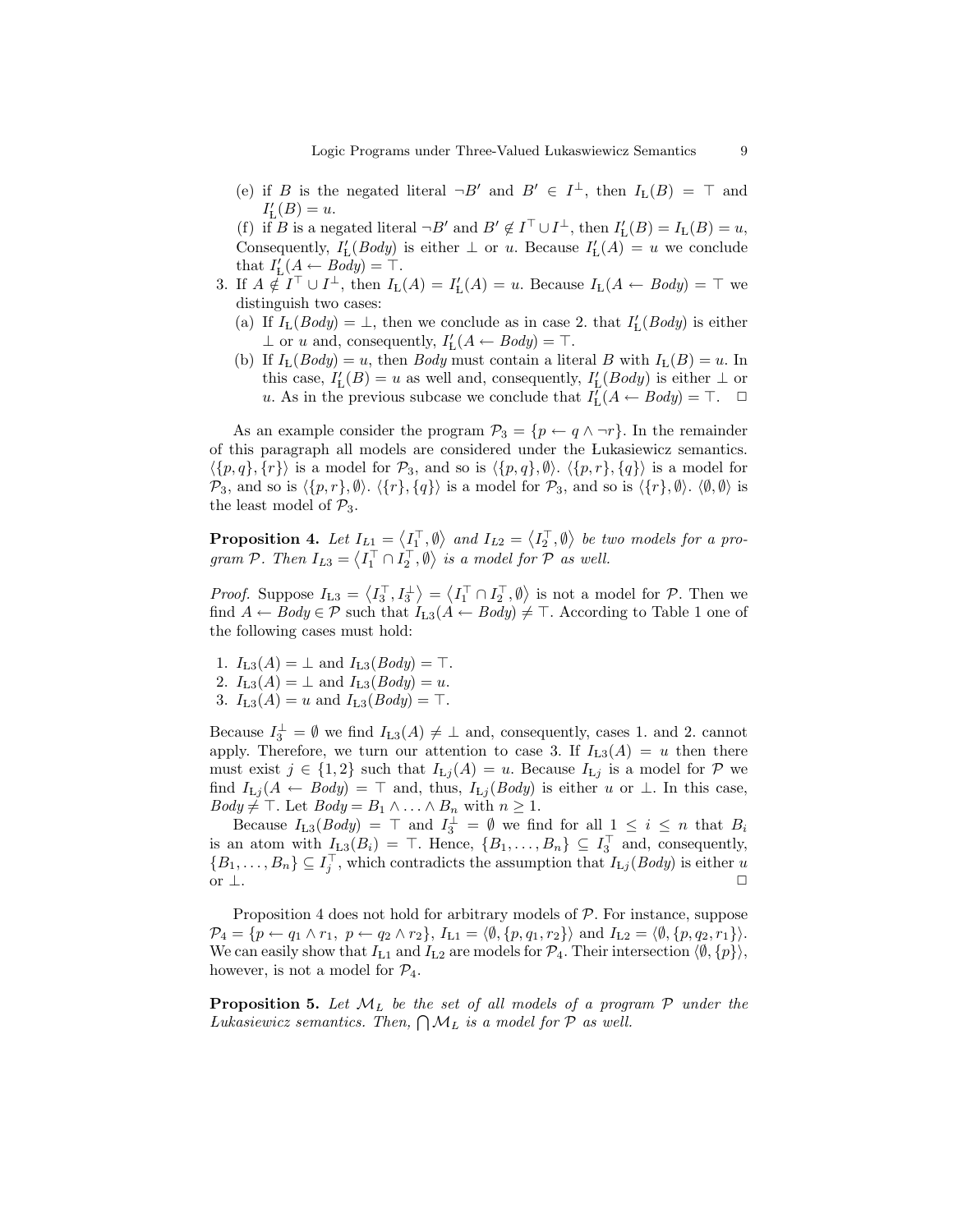*Proof.* The result follows immediately from Propositions 3 and 4.  $\Box$ 

The least model of  $\mathcal{P}_4$  under the Lukasiewicz semantics is  $\langle \emptyset, \emptyset \rangle$ , whereas the least model of  $\mathcal{P}_5 = \{p \leftarrow \top, q \leftarrow p, r \leftarrow q \land \neg s\}$  under the Lukasiewicz semantics is  $\langle p, q \rangle$ , Ø). The last example also exhibits that the least fixed point of the Fitting operator is not necessarily the least model of the underlying program because  $lfp(\Phi_{F,\mathcal{P}_4}) = \langle \{p,q,r\}, \{s\}\rangle.$ 

## 5 The Stenning and van Lambalgen Operator

In their quest for models of human reasoning Stenning and van Lambalgen [15] have introduced an immediate consequence operator for propositional programs, which differs slightly from the Fitting operator. Here, we extend the operator to first-order programs. Let I be an interpretation and  $P$  be a program. Stenning and van Lambalgen's immediate consequence operator is defined as follows:  $\Phi_{SvL,\mathcal{P}}(I) = \langle J^{\top}, J^{\perp} \rangle$ , where

$$
J^{\top} = \{ A \mid \text{there exists } A \leftarrow Body \in ground(\mathcal{P}) \text{ with } I(Body) = \top \} \text{ and}
$$

$$
J^{\perp} = \{ A \mid \text{there exists } A \leftarrow Body \in ground(\mathcal{P}) \text{ and}
$$

$$
\text{for all } A \leftarrow Body \in ground(\mathcal{P}) \text{ we find } I(Body) = \bot \}
$$

and the difference to the Fitting operator has been highlighted. Stenning and van Lambalgen consider programs under the Fitting semantics. In addition, Stenning and van Lambalgen allow so-called *negative facts* of the form  $A \leftarrow \perp$  as program clauses. An extended (logic) program is a finite set of clauses and negative facts.

Stenning and van Lambalgen show in [15] that  $\Phi_{SvL,\mathcal{P}}$  is monotone on  $(\mathcal{I},\subseteq)$ . Moreover, from [16] and [14] follows that for finite ground(P) the operator  $\Phi_{SvL,\mathcal{P}}$ is also continuous. We call a program  $\mathcal{P}$  SvL-acceptable if  $\Phi_{SvL,\mathcal{P}}$  is continuous.

Before discussing further properties of the new operator we reconsider  $\mathcal{P}_1$  =  $ground(\mathcal{P}_1) = \{p \leftarrow q\}.$  Its completion is  $comp(ground(\mathcal{P}_1)) = \{p \leftrightarrow q, q \leftrightarrow \bot\}.$  $\Phi_{SvL,\mathcal{P}}$  admits a least fixed point for  $\mathcal{P}_1$  and we obtain  $lfp(\Phi_{SvL,\mathcal{P}_1}) = \langle \emptyset, \emptyset \rangle$ . One should note that this result differs from  $lfp(\Phi_{F,\mathcal{P}_1}) = \langle \emptyset, \{p,q\} \rangle$ . Now consider  $\mathcal{P}'_1 = \text{ground}(\mathcal{P}'_1) = \{p \leftarrow q, q \leftarrow \perp\}.$  Its completion is  $\text{comp}(\text{ground}(\mathcal{P}'_1)) =$  $\{p \leftrightarrow q, q \leftrightarrow \perp\} = comp(ground(\mathcal{P}_1))$  and  $lfp(\Phi_{SvL, \mathcal{P}'_1}) = lfp(\Phi_{F, \mathcal{P}_1}) = \langle \emptyset, \{p, q\} \rangle$ . Thus, by adding negative facts, Stenning and van Lambalgen's operator can simulate Fitting's operator. But it is more liberal in that if there is no clause with head A in the extended program, then its meaning remains undefined.

Obviously, completion as defined in Section 3.4 is unsuitable for extended programs  $P$ . If we omit step 2. in the completion transformation, then the resulting set of formulas is called *weak completion of ground* $(\mathcal{P})$  and is denoted by wcomp(ground(P)). Returning to the examples, we find wcomp(ground(P<sub>1</sub>)) =  ${p \leftrightarrow q}$  and  $wcomp(ground(\mathcal{P}_1')) = {p \leftrightarrow q, q \leftrightarrow \bot}.$ 

In the following we relate the Stenning and van Lambalgen operator and weak completion under the Lukasiewicz semantics.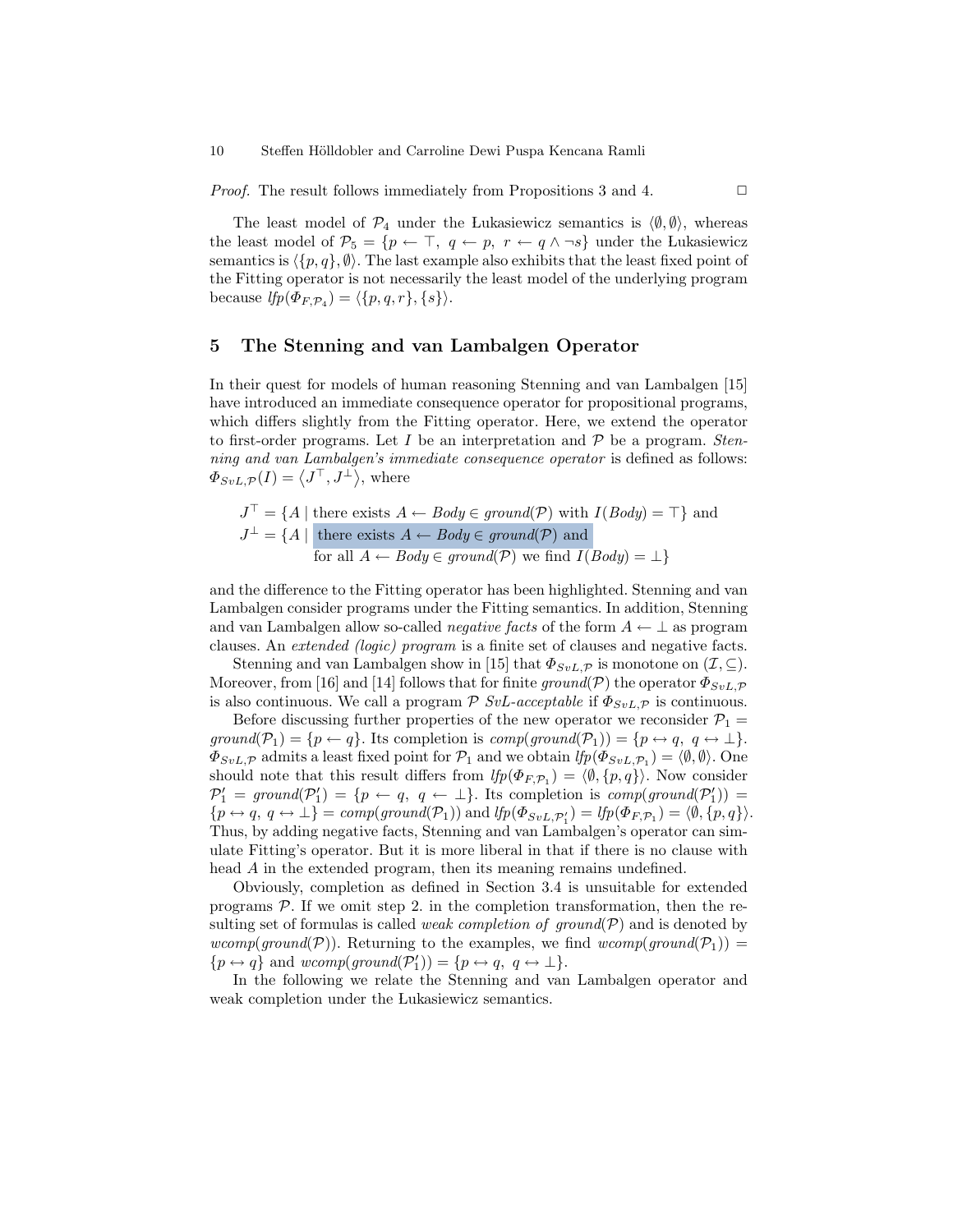**Proposition 6.** Let  $P$  be an extended program.

- 1. I<sub>L</sub> is a fixed point of  $\Phi_{SvL,\mathcal{P}}$  iff I<sub>L</sub> a model of wcomp(ground(P)).
- 2. If  $I_L = lfp(\Phi_{SvL,\mathcal{P}})$  then  $I_L$  is the least model of wcomp(ground(P)).

Proof. The proof is similar with the proof for Proposition 1.

- 1. To show the if-part, suppose  $I_L = \langle I^\top, I^\perp \rangle$  is a fixed point of  $\Phi_{SvL,\mathcal{P}}$ . In this case we have to show that  $I_L(wcomp(ground(\mathcal{P}))) = \top$ , i.e., for all  $A \leftrightarrow F \in wcomp(ground(\mathcal{P}))$  we have to show that  $I_{L}(A) = I_{L}(F)$ . We distinguish three cases:
	- (a) If  $A = \top$ , then  $A \in I^{\top}$ . By the definition of  $\Phi_{SvL,\mathcal{P}}$ , we find  $A \leftarrow Body_i \in$ ground(P),  $i \geq 1$ , such that  $I_L(Body_i) = \top$ . Hence,  $F = Body_1 \vee Body_2 \vee$  $\ldots$ ,  $I_L(F) = \top$ , and the claim holds in this case.
	- (b) If  $A = \perp$ , then  $A \in I^{\perp}$ . By the definition of  $\Phi_{SvL,\mathcal{P}}$ , we find  $A \leftarrow$  $Body_i \in ground(\mathcal{P}), i \geq 1$  and for all  $Body_i, I_L(Body_i) = \perp$ . Hence,  $F = Body_1 \vee Body_2 \vee \ldots$ ,  $I_L(F) = \perp$ , and the claim holds in this case.
	- (c) If  $A = u$  then  $A \notin I^{\top} \cup I^{\perp}$ . By the definition of  $\Phi_{SvL,\mathcal{P}}$ , for all  $A \leftarrow$  $Body_i \in ground(\mathcal{P}), i \geq 1$ , we find  $I_L(Body_i) \neq \top$  and there exists  $A \leftarrow Body_i \in ground(\mathcal{P}), i \geq 1$ , such that  $I_L(Body_i) \neq \perp$ . Hence,  $F =$  $Body_1 \vee Body_2 \vee \ldots$ ,  $I_L(F) = u$ , and the claim holds in the final case as well

To show the only-if-part, suppose  $I_L(wcomp(ground(\mathcal{P}))) = \top$ . In this case we have to show that  $I_L = \langle I^\top, I^\perp \rangle$  is a fixed point of  $\Phi_{SvL,\mathcal{P}},$  i.e.,  $\Phi_{SvL,\mathcal{P}}(I_L) =$  $I_{\text{L}}$ . Let  $\Phi_{SvL,\mathcal{P}}(I_{\text{L}}) = J = \langle J^{\top}, J^{\perp} \rangle$ .  $J = I$  if and only if  $J^{\top} = I^{\top}$  and  $J^{\perp} = I^{\perp}$ . We distinguish four cases:

- (a) Suppose  $A \in I^{\top}$ , i.e.,  $I_L(A) = \top$ . Because  $I_L(wcomp(ground(\mathcal{P}))) =$  $\top$  we find  $A \leftrightarrow Body_1 \vee Body_2 \vee \ldots \in wcomp(ground(\mathcal{P}))$  such that  $I_{\mathbf{L}}(Body_1 \vee Body_2 \vee \ldots) = \top$ . Hence, there exists  $A \leftarrow Body_i \in ground(\mathcal{P}),$  $i \geq 1$ , such that  $I_{\text{L}}(Body_i) = \top$ . Therefore,  $A \in J^{\top}$ .
- (b) Suppose  $A \in J^{\top}$ . By the definition of  $\Phi_{SvL,\mathcal{P}}$ , we find  $A \leftarrow \text{Body}_i \in$ ground(P),  $i \geq 1$ , such that  $I_L(Body_i) = \top$ . Hence, we find  $A \leftrightarrow Body_1 \vee$  $Body_2 \vee \ldots \in wcomp(ground(\mathcal{P}))$  and  $I_L(Body_1 \vee Body_2 \vee \ldots) = \top$ . Because  $I_{\mathcal{L}}(wcomp(ground(\mathcal{P}))) = \top$ , we find  $I_{\mathcal{L}}(A) = \top$ . Hence,  $A \in I^{\top}$ .
- (c) Suppose  $A \in I^{\perp}$ , i.e.,  $I_{L}(A) = \perp$ . Because  $I_{L}(wcomp(ground(\mathcal{P}))) = \top$ we find  $A \leftrightarrow F \in wcomp(ground(\mathcal{P}))$  such that  $I_L(F) = \bot$ . Hence for all  $i \geq 1$  we find  $I_{\mathcal{L}}(Body_i) = \perp$ . By definition of  $\Phi_{SvL,\mathcal{P}}$  we find  $A \in J^{\perp}$ .
- (d) Suppose  $A \in J^{\perp}$ . By the definition of  $\Phi_{SvL,\mathcal{P}}$  we find  $A \leftarrow \text{Body}_i \in$ ground(P),  $i \geq 1$ , and for all  $Body_i$ ,  $I_L(Body_i) = \perp$ . Hence, with  $F =$  $Body_1 \vee Body_2 \vee \ldots$  we find  $I_L(F) = \perp$ . Because  $I_L(wcomp(ground(\mathcal{P})))$  $\top$  and  $A \leftrightarrow F \in wcomp(ground(\mathcal{P}))$  we conclude  $I_{L}(A) = \bot$ . Consequently,  $A \in I^{\perp}$ .
- 2. Suppose  $I_L = lfp(\Phi_{SvL,\mathcal{P}})$  and  $I_L$  is not the least model of wcomp(ground(P)). Then we find an interpretation  $J_{L}$  such that  $J_{L}(wcomp(ground(\mathcal{P}))) = \top$  and  $J_{\rm L} \subset I_{\rm L}$ . By 1.,  $J_{\rm L}$  will be a fixed point of  $\Phi_{SvL,\mathcal{P}}$ , which contradicts the assumption that  $I_L$  is the least fixed point of  $\Phi_{SvL,P}$ .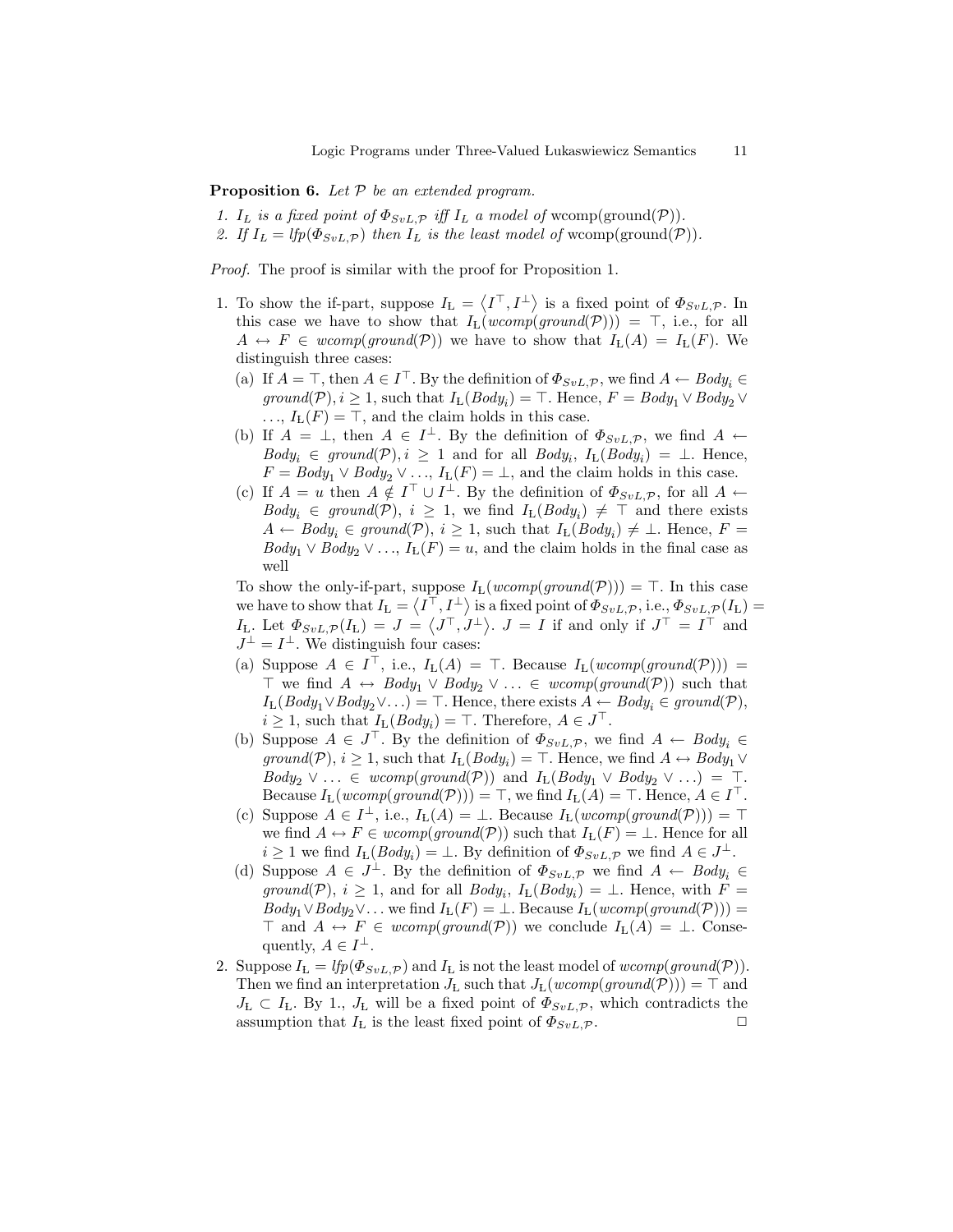One should observe, that Proposition  $6(1)$  does not hold if we consider  $comp(ground(\mathcal{P}))$  instead of  $wcomp(ground(\mathcal{P}))$  and the Fitting semantics instead of the Lukasiewicz semantics. As an example consider again  $\mathcal{P}_1 = \{p \leftarrow q\}$ and let  $I = \langle \emptyset, \{p, q\} \rangle$ .  $I_F$  is a model for  $comp(\mathcal{P}_1)$ , but  $\Phi_{SvL, \mathcal{P}_1}(I) = \langle \emptyset, \emptyset \rangle \neq I$ . This is counter example for Lemma 4(3) in [15].

**Proposition 7.** Let  $P$  be an extended program. If  $I_L(\text{wcomp}(\text{ground}(\mathcal{P}))) = \top$ , then  $I_L(\text{ground}(\mathcal{P})) = \top$ .

*Proof.* If  $I_L(wcomp(ground(\mathcal{P}))) = \top$ , then for all  $A \leftrightarrow F \in wcomp(ground(\mathcal{P}))$ we find  $I_L(A \leftrightarrow F) = \top$ . By the law of equivalence we conclude  $I_L((A \leftarrow F) \land$  $(F \leftarrow A)$ ) =  $\top$  and, consequently,  $I_L(A \leftarrow F)$  =  $\top$ . Let  $F = Body_1 \vee Body_2 \vee \dots$ We distinguish three cases:

- 1. If  $I_{\text{L}}(A) = \top$ , then we find  $I_{\text{L}}(A \leftarrow Body_i) = \top$  for all  $A \leftarrow Body_i \in$  $ground(P)$ .
- 2. If  $I_L(A) = \perp$ , then for all  $i \geq 1$  we find  $I_L(Body_i) = \perp$  and, consequently,  $I_{\text{L}}(A \leftarrow Body_i) = \top$  for all  $A \leftarrow Body_i \in ground(P)$ .
- 3. If  $I_{\mathcal{L}}(A) = u$  then either  $I_{\mathcal{L}}(F) = \perp$  or  $I_{\mathcal{L}}(F) = u$ . The former possibility being similar to case 2. we concentrate on the latter. If  $I_L(F) = u$  then for all  $i \geq 1$  either  $I_L(Body_i) = u$  or  $I_L(Body_i) = \perp$ . In any case, we find  $I_{\mathcal{L}}(A \leftarrow Body_i) = \top$  for all  $A \leftarrow Body \in ground(\mathcal{P})$ .

From Proposition 6 and Proposition 7 we can derive Corollary 2 for Stenning and Lambalgen's operator.

Corollary 2. Let  $P$  be an extended program. If  $I_L$  is a fixed point of  $\Phi_{SvL,\mathcal{P}}$  then  $I_L(\text{ground}(\mathcal{P})) = \top$ .

*Proof.* The corollary follows immediately from Propositions 6 and 7.  $\Box$ 

One should observe that contrary to Lemma  $4(1)$  of [15] this corollary does not hold under the Fitting semantics. Reconsider  $\mathcal{P}_1 = \{p \leftarrow q\}$ , then  $lfp(\Phi_{SvL, P_1}) = \langle \emptyset, \emptyset \rangle$  and, thus, both p and q are mapped to u. Under this interpretation  $P_1$  is mapped to u as well. One should also note that the least fixed point of the Stenning and van Lambalgen operator for a given program P is not necessarily the least model of  $P$ . Reconsidering  $P'_1 = \{p \leftarrow q, q \leftarrow \perp\}$  we find  $lfp(\Phi_{SvL,\mathcal{P}_1'}) = \langle \emptyset, \{p,q\} \rangle$  whereas the least model of under the Lukasiewicz semantics is  $\mathcal{P}'_1 = \langle \emptyset, \emptyset \rangle$ .

#### 6 Two Examples

In this section we present two examples to illustrate the difference between the Fitting and the Stenning and van Lambalgen operator. Suppose we want to model an agent driving a car. One rule would be that he may cross an intersection if the traffic light shows green and there is no unusual situation:

 $cross \leftarrow green, \neg unusual\_situation$ .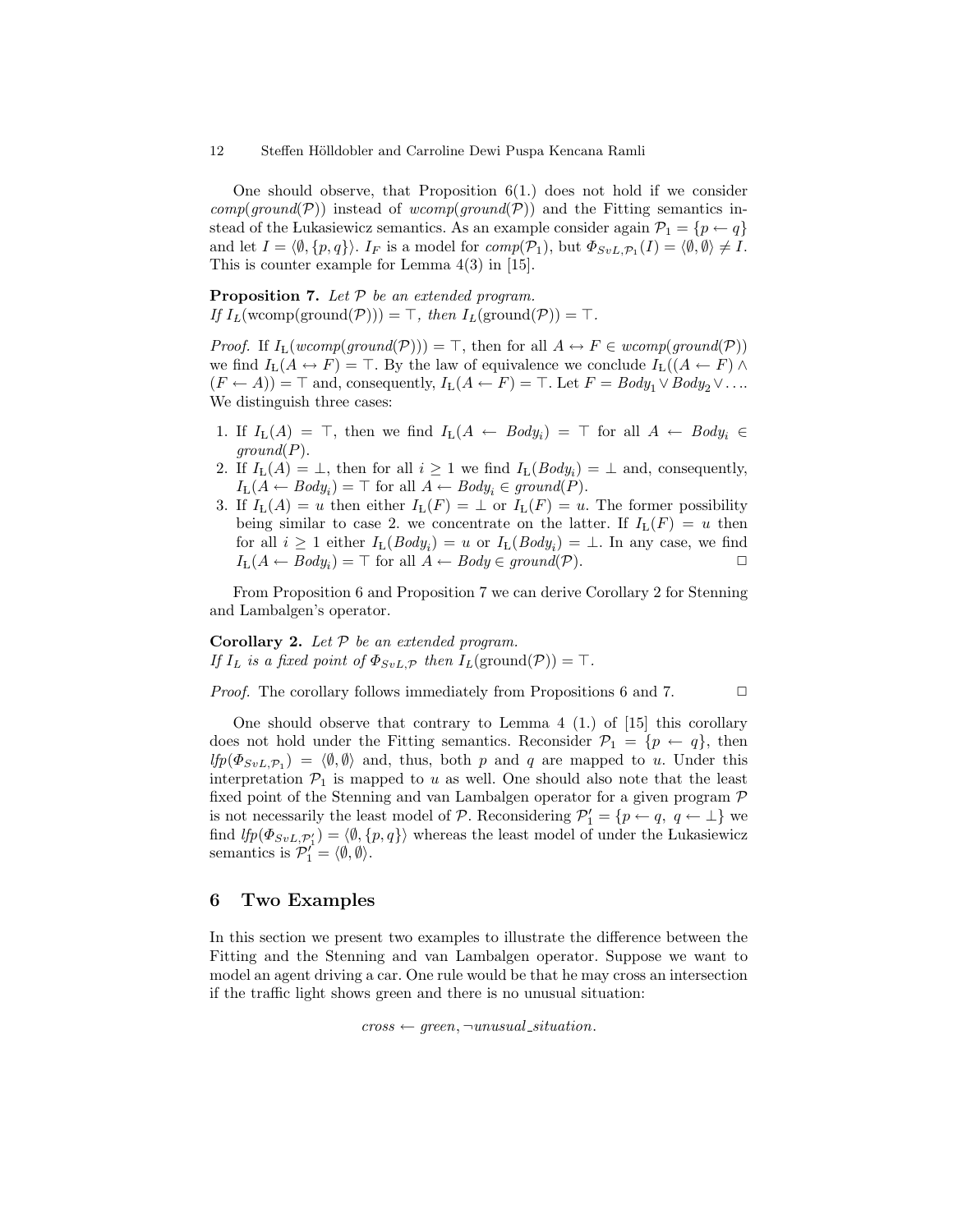An unusual situation occurs if an ambulance wants to cross the intersection from a different direction:

 $unusual\_situation \leftarrow ambulance\_crossing.$ 

In addition, suppose that the green light is indeed on:

$$
green \leftarrow \top.
$$

Let  $\mathcal{P}_6$  be the set of these clauses. It is easy to see that

$$
lfp(\Phi_{F,\mathcal{P}_6}) = \langle \{green, cross\}, \{unusual\_situation, ambulance\_crossing\} \rangle.
$$

Hence, not knowing anything about an ambulance, our agent will assume that no ambulance is present, hit the accelerator, and speed into the intersection. One should observe that not knowing anything about an ambulance may be caused by the fact that the agent's camera is blurred or the agent's microphone is damaged. His assumption that no ambulance is present is made by default. On the other hand,

$$
lfp(\Phi_{SvL,\mathcal{P}_6}) = \langle \{green\}, \emptyset \} \rangle.
$$

In this case, the agent doesn't know whether he may cross the intersection. Inspecting his rules he may find that in order to satisfy the conditions for the first rule, he must verify that no ambulance is crossing. In doing so, he may extend  $P_6$  to  $P'_6 = P_6 \cup \{ambulance\_crossing \leftarrow \perp\}$  yielding

 $lfp(\Phi_{SvL,\mathcal{P}_{\mathbf{6}'}}) = \langle \{green, cross\}, \{unusual\_situation, amplitude\_crossing\} \rangle.$ 

Now, the agent can safely cross the intersection.

The second example is taken from [4]. Byrne has confronted individuals with sentences like If Marian has an essay to write, she will study late in the library. She does not have an essay to write. If she has textbooks to read, she will study late in the library. The individuals are then asked to draw conclusions. In this example, only 4% of the individuals conclude that Marian will not study late in the library. Although Byrne uses these and similar examples to conclude that (classical) logic is inadequate for human reasoning, Stenning and van Lambalgen have argued in [15] that the use of three-valued logic programs under completion semantics is indeed adequate for human reasoning. They represent the scenario by

 $\mathcal{P}_7 = \{l \leftarrow e \land \neg ab_1, e \leftarrow \bot, ab_1 \leftarrow \bot, l \leftarrow t \land \neg ab_2, ab_2 \leftarrow \bot\},\$ 

where  $l$  denotes that Marian will study late in the library,  $e$  denotes that she has an essay to write,  $t$  denotes that she has a textbook to read, and  $ab$  denotes abnormality. In this case, we find  $lfp(\Phi_{SvL,\mathcal{P}_7}) = \langle \emptyset, \{ab_1, ab_2, e\} \rangle$ , from which we conclude that it is unknown whether Marian will study late in the library. On the other hand,  $lfp(\Phi_{F,\mathcal{P}_7}) = \langle \emptyset, \{ab_1, ab_2, e, t, l\} \rangle$ . Using the Fitting operator one would conclude that Marian will not study late in the library. Thus, this operator leads to a wrong answer with respect to the discussed scenario from human reasoning, whereas the Stenning and van Lambalgen operator does not.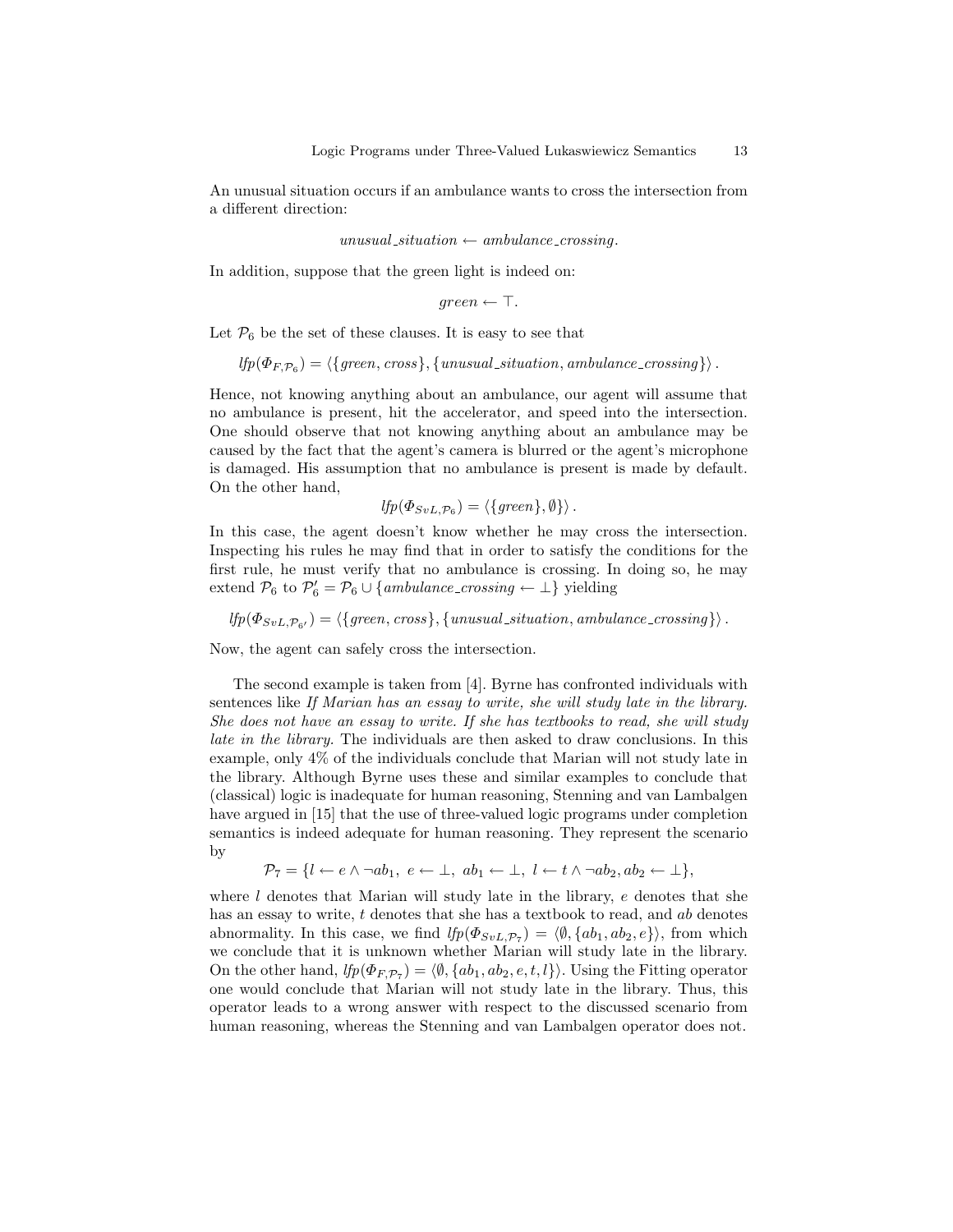| Property                                                                |               | Fitting   Lukasiewicz |
|-------------------------------------------------------------------------|---------------|-----------------------|
| Model Intersection                                                      | $\rm No$      | Yes                   |
| Fixed points of $\Phi_{F,P}$ are models of $comp(ground(P))$            | $\rm Yes^{T}$ | Yes                   |
| Fixed points of $\Phi_{F,P}$ are models of P                            | $\rm No$      | <b>Yes</b>            |
| Fixed points of $\Phi_{SvL,\mathcal{P}}$ are models of wcomp(qround(P)) | $Yes^*$       | <b>Yes</b>            |
| Fixed points of $\Phi_{SvL,\mathcal{P}}$ are models of $\mathcal P$     | $\rm No$      | Yes                   |

Table3. A comparison between the Fitting and the Lukasiewicz semantics for logic programs. We have highlighted the results which were obtained by formal proofs or by counter examples in this paper. The result marked by  $^{\dagger}$  was formally proven in [7]. The result marked by <sup>∗</sup> was not proven formally in [15] nor in this paper, but we conjecture that it holds.

## 7 Conclusion

Table 3 compares the Fitting and Lukasiewicz semantics for logic programs as discussed in this paper. In [15] many more examples are given to support the claim that human reasoning can be adequately modelled using completion-based propositional logic programs and the Stenning and van Lambalgen operator. Here, we have extended this approach to first-order programs and have given rigorous proofs of some of the properties of the operator under Lukasiewicz semantics.

In [15] and [10] connectionist implementations of the Stenning and van Lambalgen operator are given. The latter is based on the core method (connectionis model generation using recurrent networks with feed-forward core, see e.g. [2]), which has been applied to propositional, first-order, multi-valued as well as modal logic programs (see e.g. [3,6]).

The role of negative facts in extended logic programs needs to be discussed. The name negative fact is considered only with respect to the (weak) completion of a program as, otherwise, a negative fact like  $A \leftarrow \perp$  is also mapped to true by interpretations which map A to u or  $\top$ . If in addition a program contains a clause with head A, then negative facts can be eliminated without changing the semantics of the program. This is hardly the intention of a negative fact in human reasoning, where an individual may gather some support for a fact as well as its negation. An alternative idea would be to add  $\bot \leftarrow A$  to a program and treat this as a constraint, but this needs to be investigated in the future.

We would like to find a syntactic characterization of SvL-acceptability and relate it to corresponding characterizations of F-acceptability. Likewise, we would like to find conditions under which the Stenning and van Lambalgen operator is a contraction and relate it to corresponding findings with respect to the Fitting operator (see [8]).

Last but not least it remains to be seen which semantics is better suited for logic programming, common sense as well as human reasoning. It appears that the Lukasiewicz semantics has nicer theoretical properties, but we still have to investigate how this semantics relates to questions concerning computability and termination. It also appears that the Lukasiewicz semantics gives more flexibilty